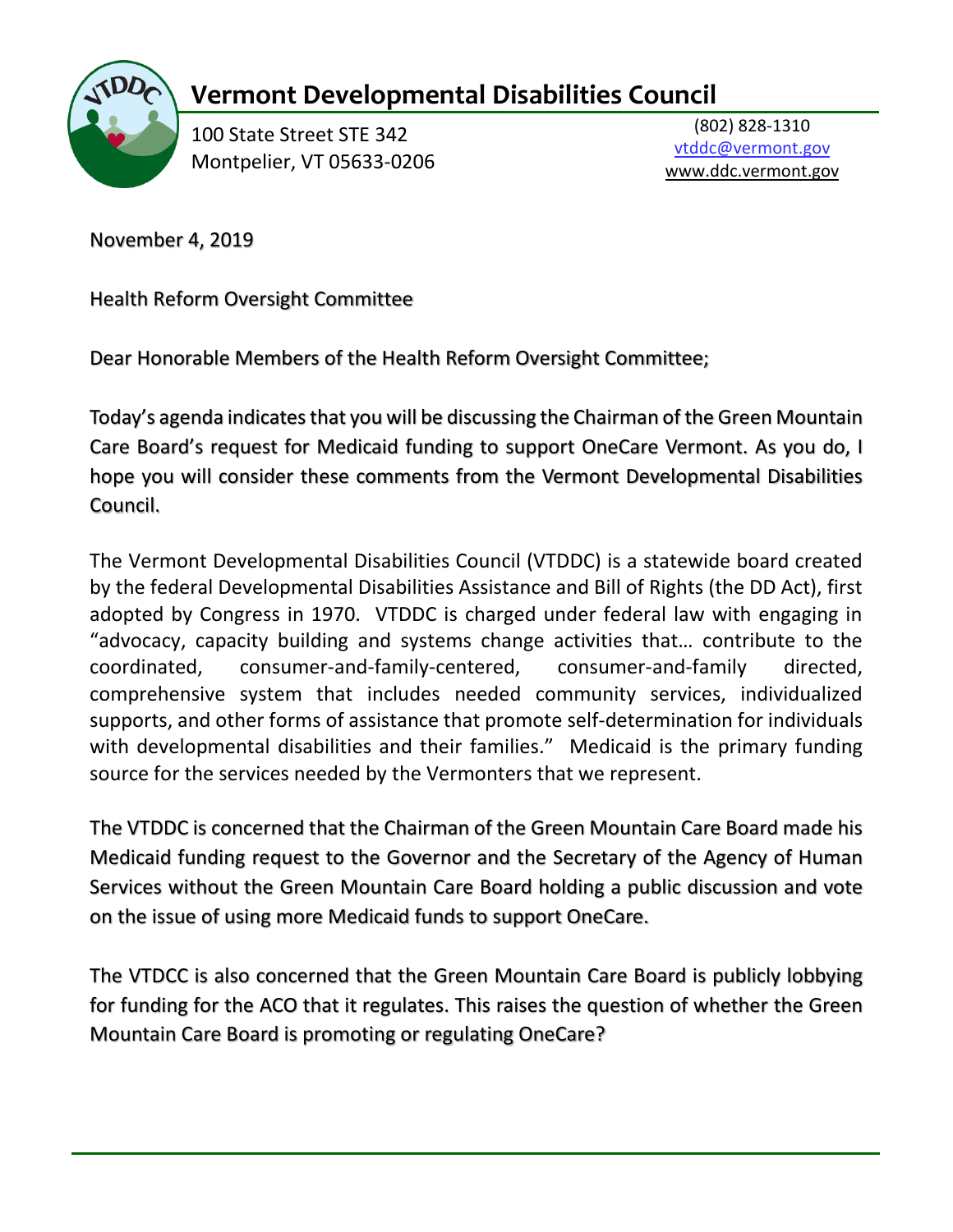This question has been raised previously. In the course of reviewing the GMCB's proposed ACO regulations, the Legislative Committee on Administrative Rules stated the following in a letter to the Chairs of the committees of jurisdiction (January 22, 2018).<sup>1</sup>

*Although LCAR approved this rule, LCAR also voted pursuant to 3 V.S.A. § 817(e) to request that the standing committees of jurisdiction review the dual nature of the Green Mountain Care Board's role in both providing regulatory oversight of ACOs and supporting their pursuit of innovation.* 

*LCAR's request for this review is based on the concern that this duality of roles may cause the Green Mountain Care Board to have competing and potentially conflicting obligations related to ACOs. LCAR's concern is heightened because the State's EB-5 program similarly required the Agency of Commerce and Community Development to have the competing obligations of both promoting and regulating that program, ultimately with negative results. The Chair of the Green Mountain Care Board indicated on the record at LCAR's October 12 meeting that he would welcome a discussion with your committees about the Board's role and its duties.* 

## **Delivery System Reform Dollars**

Vermont's most recent Medicaid waiver gave Vermont new authority to spend money on Delivery System Reforms in two categories: Category One consists of funding to Accountable Care Organizations;; and Category Two consists of funding to Medicaid community-based providers, including designated and specialized services agencies, substance use disorder providers, and long-term services and supports providers.

There is no public process for applying for the funding. The only path to the funding is through DVHA contracts. To date, DVHA has given Medicaid Delivery System Reform funds only to OneCare Vermont.

OneCare Vermont received nearly \$2 million of Medicaid funds in State FY 2018. In budget documents and reports submitted to the Green Mountain Care Board,  $^2$ OneCare has also reported that it received more than \$10 million of Delivery System Reform investments in 2019. However, these expenditures are not reflected in the State's global Commitment Reports for MCO spending.

PDF LCAR .pdf

 $\overline{a}$ 

1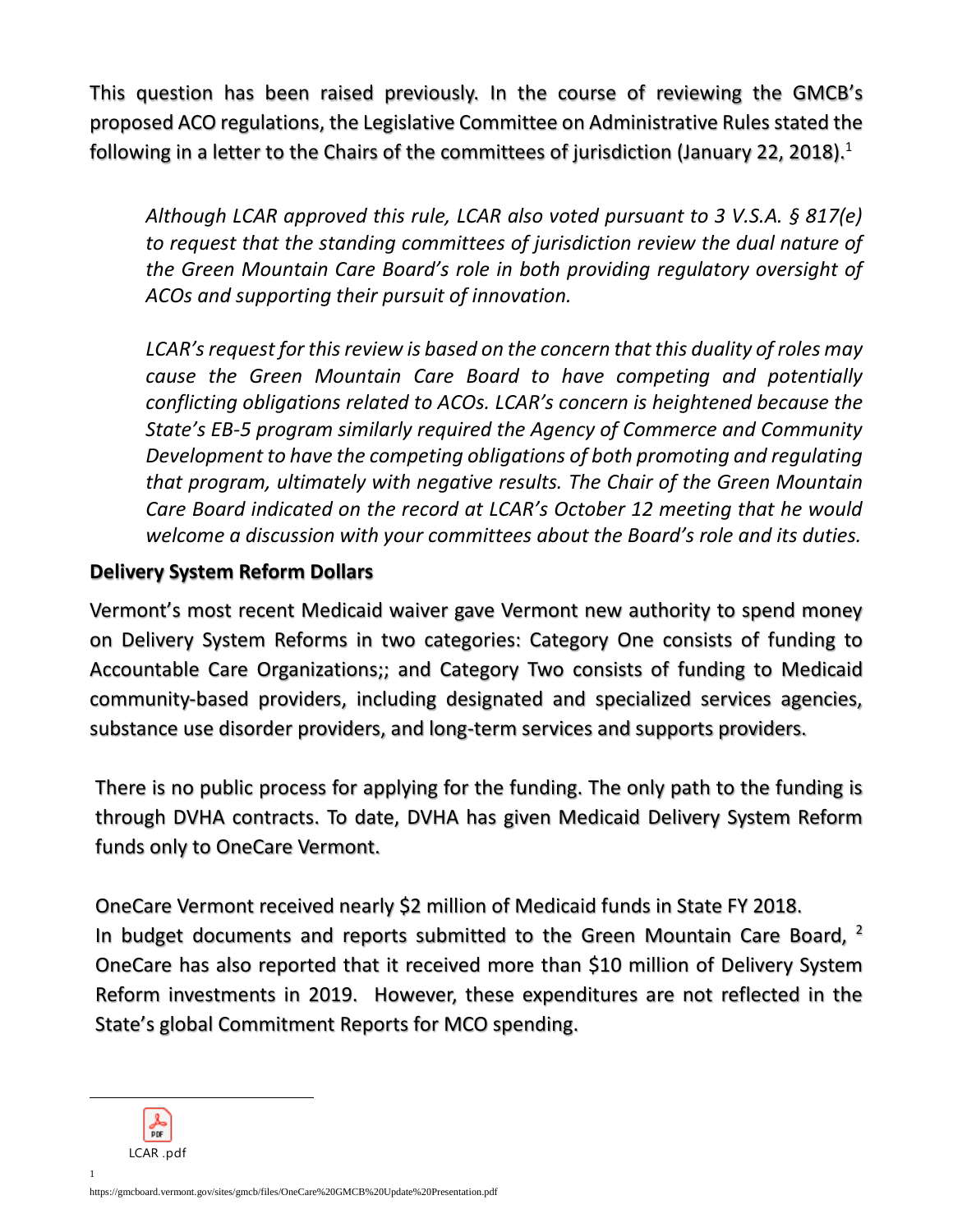According to public statements,<sup>3</sup> the Green Mountain Care Board is considering the Delivery System Reform funds included in OneCare's budget as though the funds have been appropriated. The Council requests that prior to any such appropriation there be a full and transparent discussion about how to best invest Vermont's limited Delivery System Reform dollars.

 $\overline{a}$ 

<sup>3</sup> https://vtdigger.org/2019/10/20/onecare-vermont-seeks-approval-of-1-36-billionbudget/?is\_wppwa=true&wpappninja\_cache=friendly